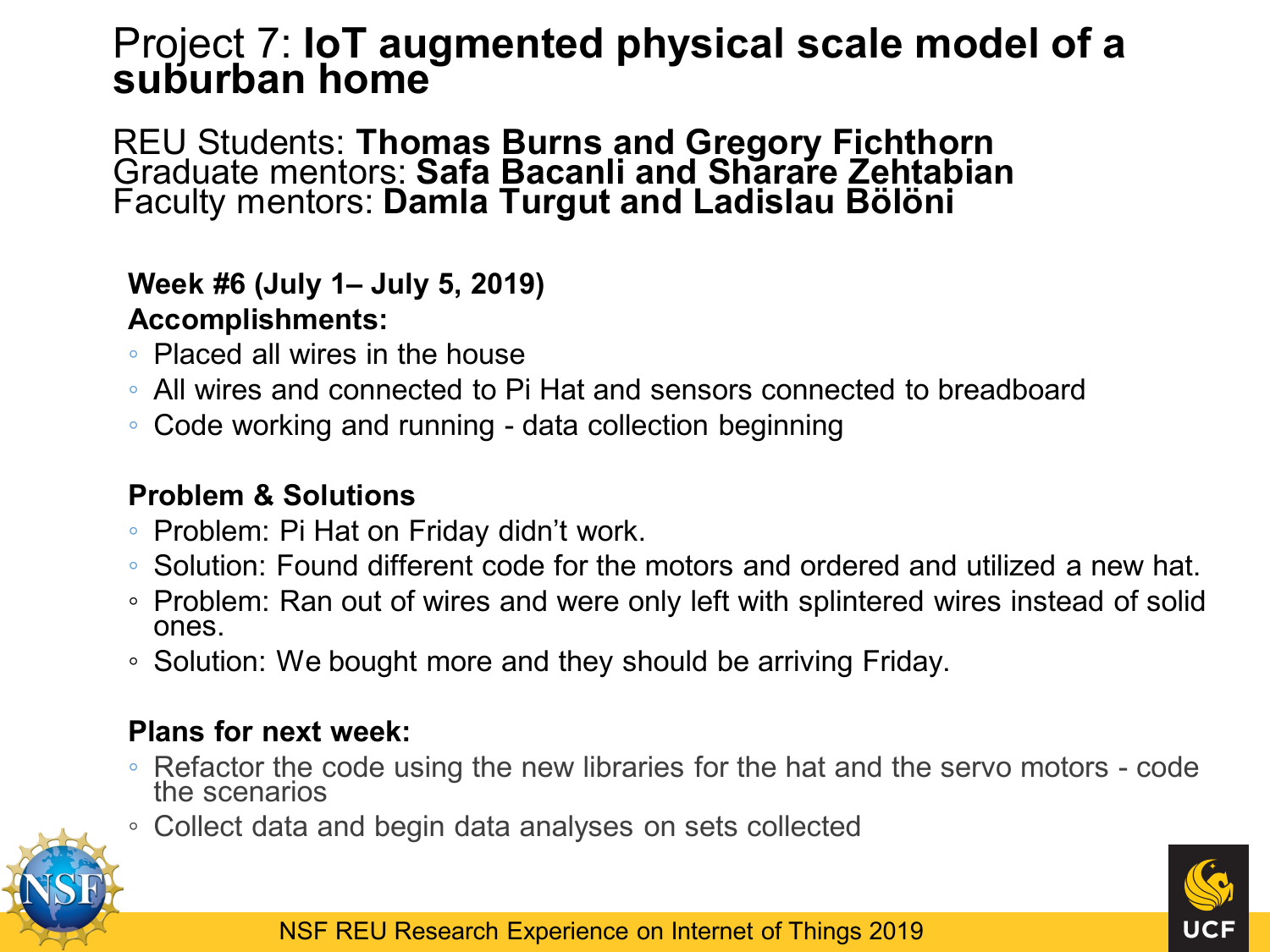### Raspberry Pi Hat





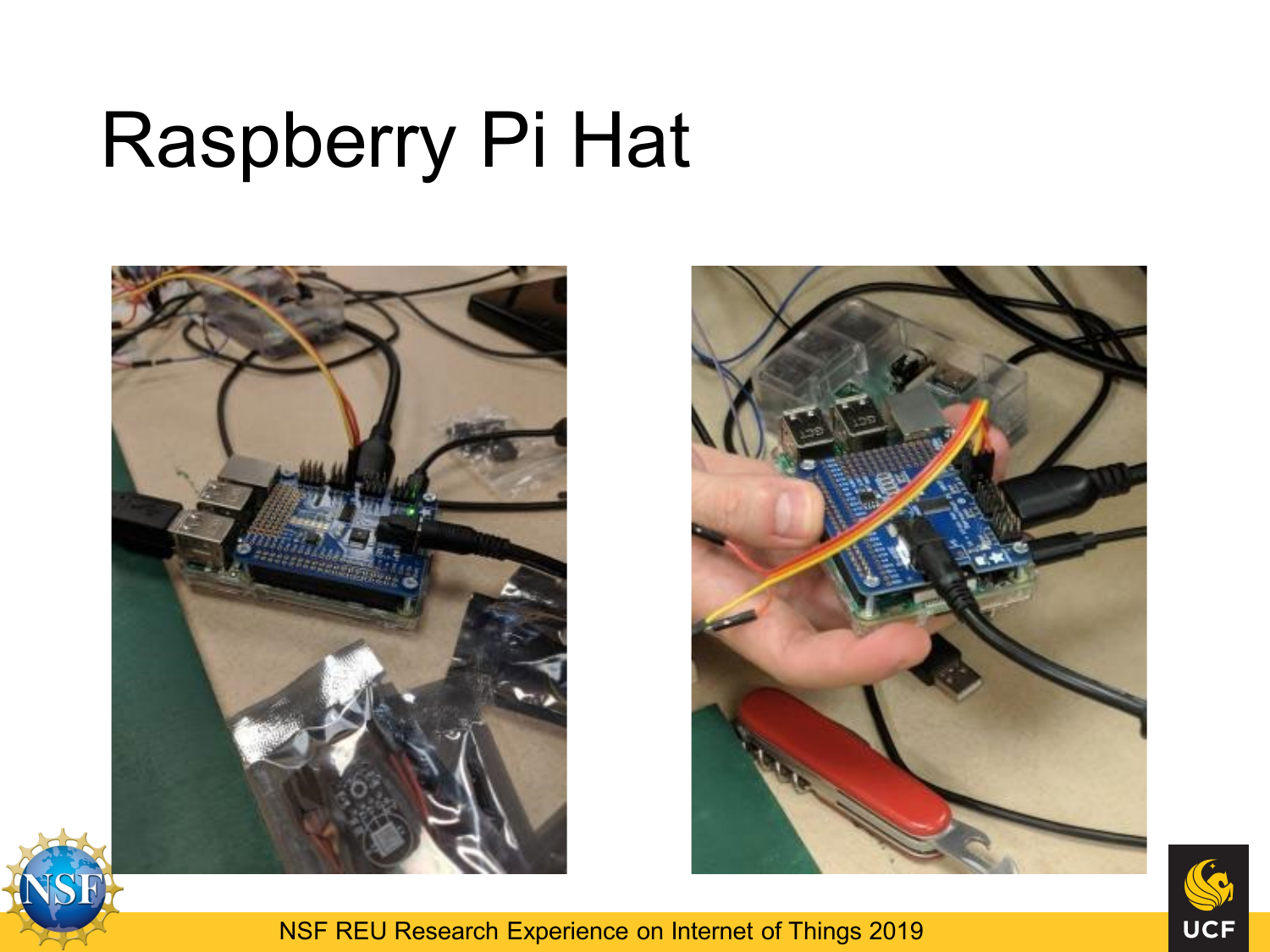## Soldering the Pi Hat





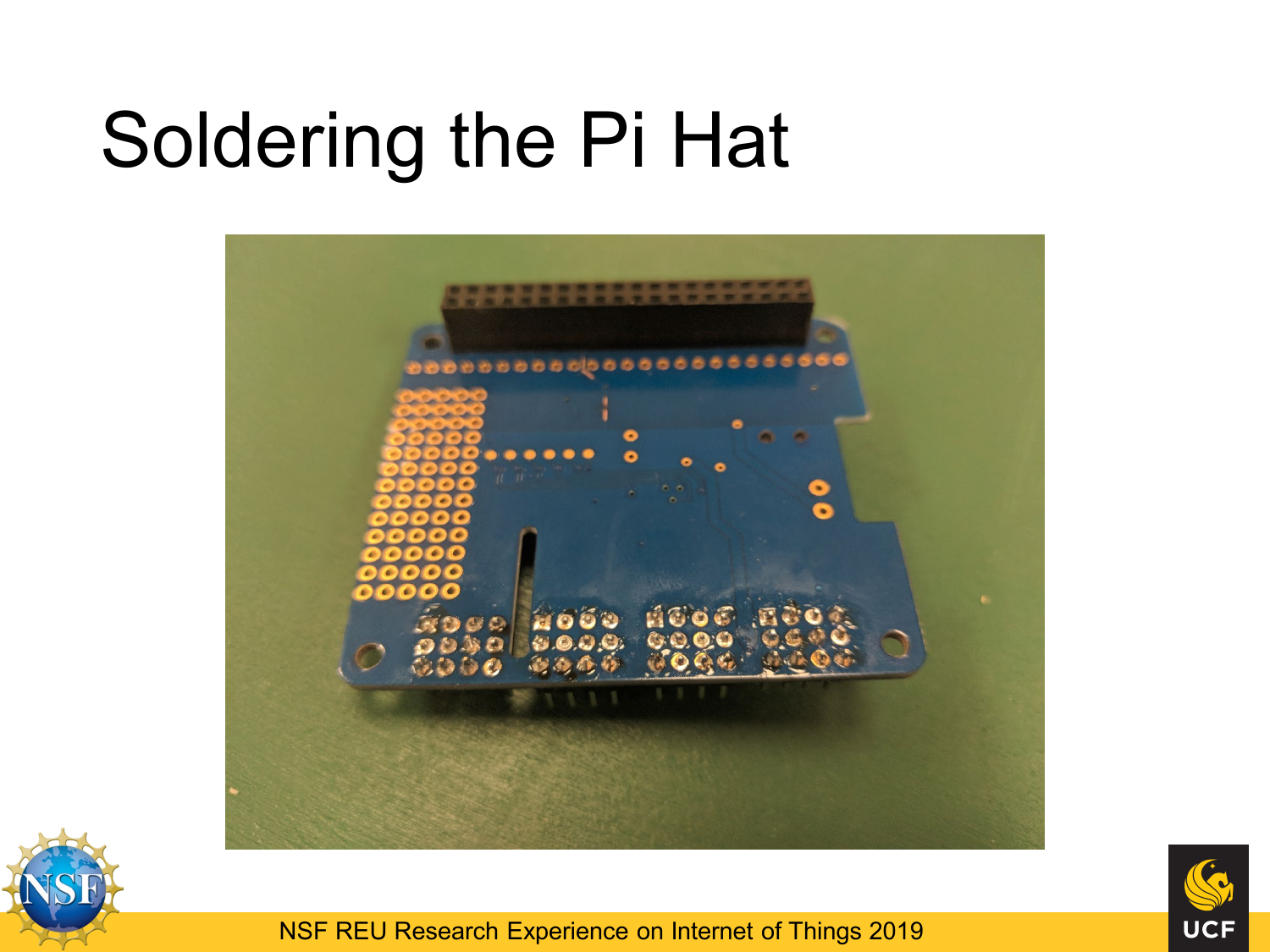# Connecting Wires to the Hat